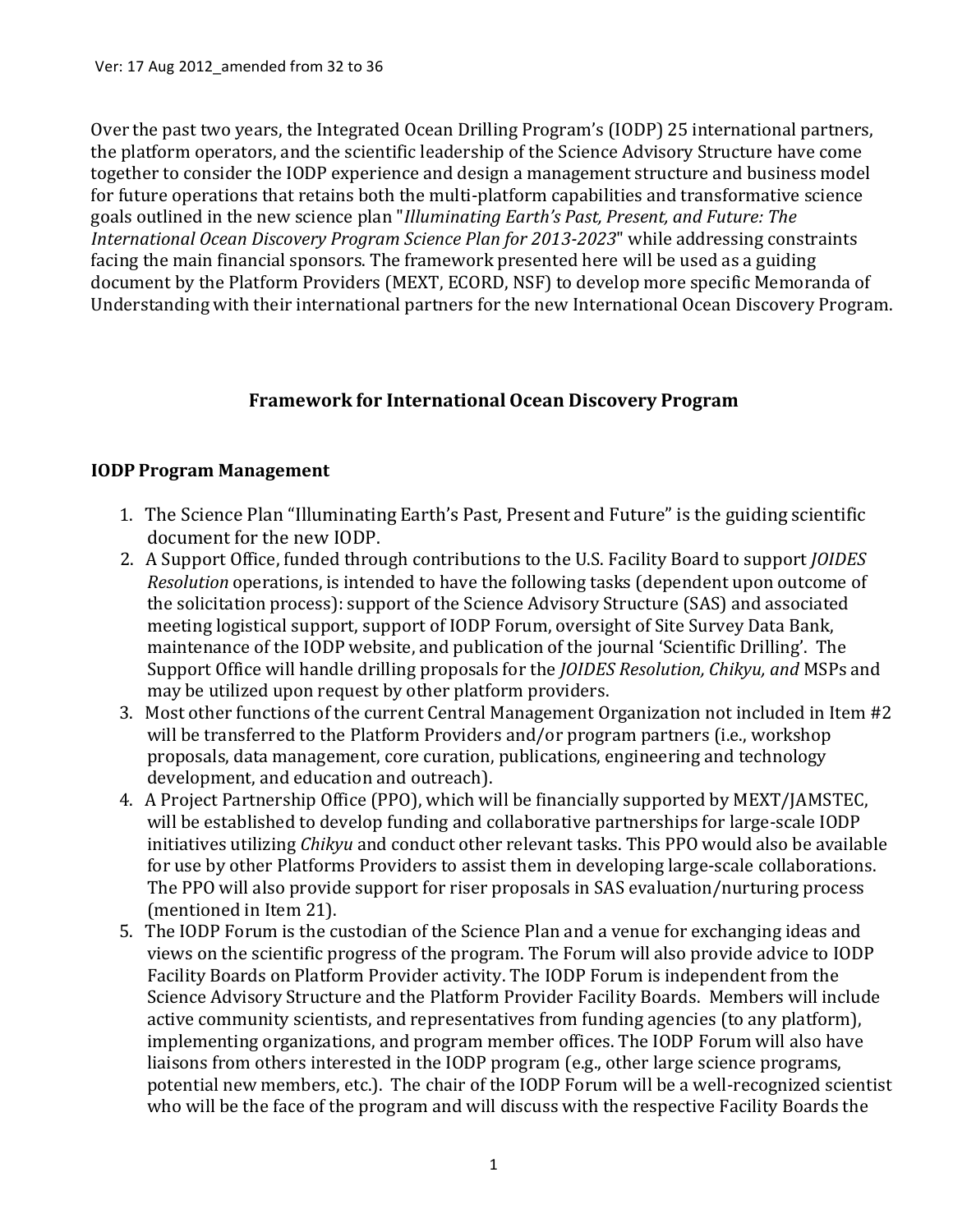progress of the program toward completion of the Science Plan. The Chair of the IODP Forum will be in post by October 1, 2013.

## **Platform Provider Program Management**

- 6. Individual Platform Providers contribute to IODP by fulfilling objectives identified in the Science Plan.
- 7. NSF will operate the *JOIDES Resolution* as an independent Platform Provider. ECORD will operate MSPs as an independent Platform Provider. MEXT/JAMSTEC will operate *Chikyu* as an independent Platform Provider.
- 8. Each Platform Provider will have its own Facility Board (FB) that will be responsible for the effective delivery of the Facility's contribution to the IODP Science Plan with the available resources.
- 9. The U.S. Facility Board will consist of (1) representatives from funding agencies contributing to *JOIDES Resolution* operations, (2) active leading members of the international scientific community, and (3) representatives from the *JOIDES Resolution* operator. The Chair of the US FB will be a well-recognized active scientist from the ocean drilling community. NSF will act in a coordinating role for the FB to facilitate meeting logistics. The U.S. FB will have liaisons from all major entities in the program. The US Facility Board will (1) schedule proposals for drilling based upon science priorities and optimal geographic distribution, (2) advise on long‐term planning, (3) approve the Annual Facility Program Plan and (4) fund the Support Office.
- 10. The ECORD Facility Board will include leading scientists, representatives from the ECORD Science Operator, the Director of the ECORD Managing Agency, and representatives from ECORD/IODP funding agencies. The Board will be organized by EMA, with an ECORD scientist as Chair. The ECORD Facility Board will have liaisons from all major entities in the program. The ECORD Facility Board will primarily (1) schedule proposals for drilling based upon science priorities, optimal geographic distribution and costs, (2) assess the Annual ECORD plan and (3) advise on long‐term planning.
- 11. The Chikyu IODP Board (CIB) will consist of (1) representatives from entities contributing to *Chikyu* operations, (2) leading members of the international scientific community, and (3) representatives from MEXT/JAMSTEC/CDEX. The CIB Chair will be selected from well‐ recognized scientists of the ocean drilling community. The CIB will have liaisons from all major entities in the program. The CIB will (1) advise on long‐term *Chikyu* project planning, (2) schedule proposals for drilling based upon science priorities, engineering feasibilities and optimal geographic distribution, (3) approve the Annual Facility Program Plan, and (4) advise on activities of an entity to function as a Project Partnership Office (PPO).
- 12. The current curation and geographical distribution of cores will continue into the new program, with the goal to maintain a uniform sampling policy among all the IODP repositories. NSF/USIO intends to support all cores from the *JOIDES Resolution/Glomar Challenger* and MSPs located at the Gulf Coast Repository. In reciprocity, ECORD intends to support all cores from the *JOIDES Resolution/Glomar Challenger* and MSPs located at the Bremen Core Repository. JAMSTEC intends to support Chikyu cores wherever they are stored. NSF/USIO and ECORD intend to support the cores from the *JOIDES Resolution/Glomar Challenger* and from MSPs located at the Kochi Core Center, respectively. The repository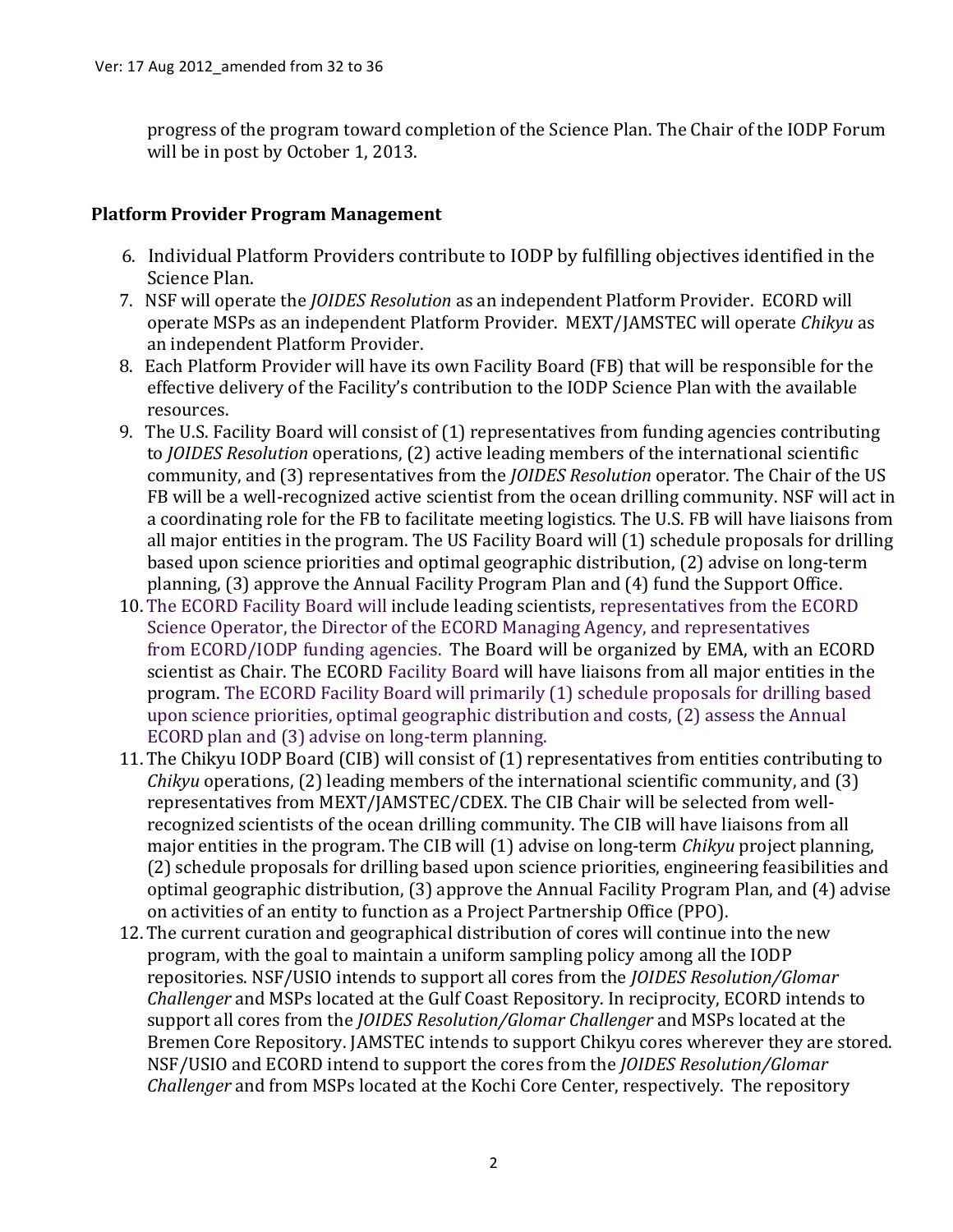heads will select members of the community to act as a Curatorial Advisory Board, which will act as an appeals board for issues associated with sample distribution and assist in reviewing and approving requests to sample permanent archives.

- 13.Data collection and archiving for each platform will be the responsibility of the Platform Provider.
- 14. Publications including shipboard reports, the Scientific Prospectus, Preliminary Reports, and Proceedings volumes will be the responsibility of the Platform Provider. The Program encourages the Platform Providers to maintain common publication formats.

## **Program Exchange**

- 15.Nations supporting platform(s) towards IODP Science Plan goals may have berths on *JOIDES Resolution*, *Chikyu*, MSP expeditions and other platforms through an exchange program agreed upon bilaterally between individual Platform Providers.
- 16. Lead proponents selected as Co‐chief scientists, based upon programmatic or project need, will not count toward national or consortia quotas. This provision will be revisited yearly for the *JOIDES Resolution* and on a project‐by‐project basis for *Chikyu* to ensure that the science party size and/or member berthing quotas on either platform are not unduly affected should members increase their yearly contribution level to either the *JOIDES Resolution* or *Chikyu*  partnerships or new members join either partnership.

#### **Science Advisory Structure**

- 17. The Proposal Evaluation Panel (PEP) is the key scientific panel that integrates the program and ensures scientific excellence in accordance with the Science Plan of IODP. Riserless/MSP proposals will be received and evaluated by the PEP twice/year. Riser proposals will be received by PEP in response to specific proposal calls. An ad hoc PEP breakout group, distinct from the four thematic breakout groups (with additional scientific and operational expertise supplied to PEP as required), will meet for evaluation of these riser proposals.
- 18. The Science Advisory Structure will also include the Environmental Protection and Safety Panel(EPSP) and the Site Characterization Panel (SCP).
- 19. The US FB will oversee the Proposal Evaluation Panel, the Environmental Protection and Safety Panel and the Site Characterization Panel. The current Terms of Reference will provide the basis for the Terms of Reference for these panels in the post‐2013 program. The PEP, SCP and EPSP representatives will be staffed by the Program Member Offices using a to‐be‐ determined quota system based primarily upon national/consortia contributions to the operations of the *JOIDES Resolution,* but overall programmatic contributions and scientific needs will also be taken into consideration.
- 20. The Implementing Organizations may establish and staff their own Technical Development Panels and Scientific Technical Panels to address the unique technical/analytical needs of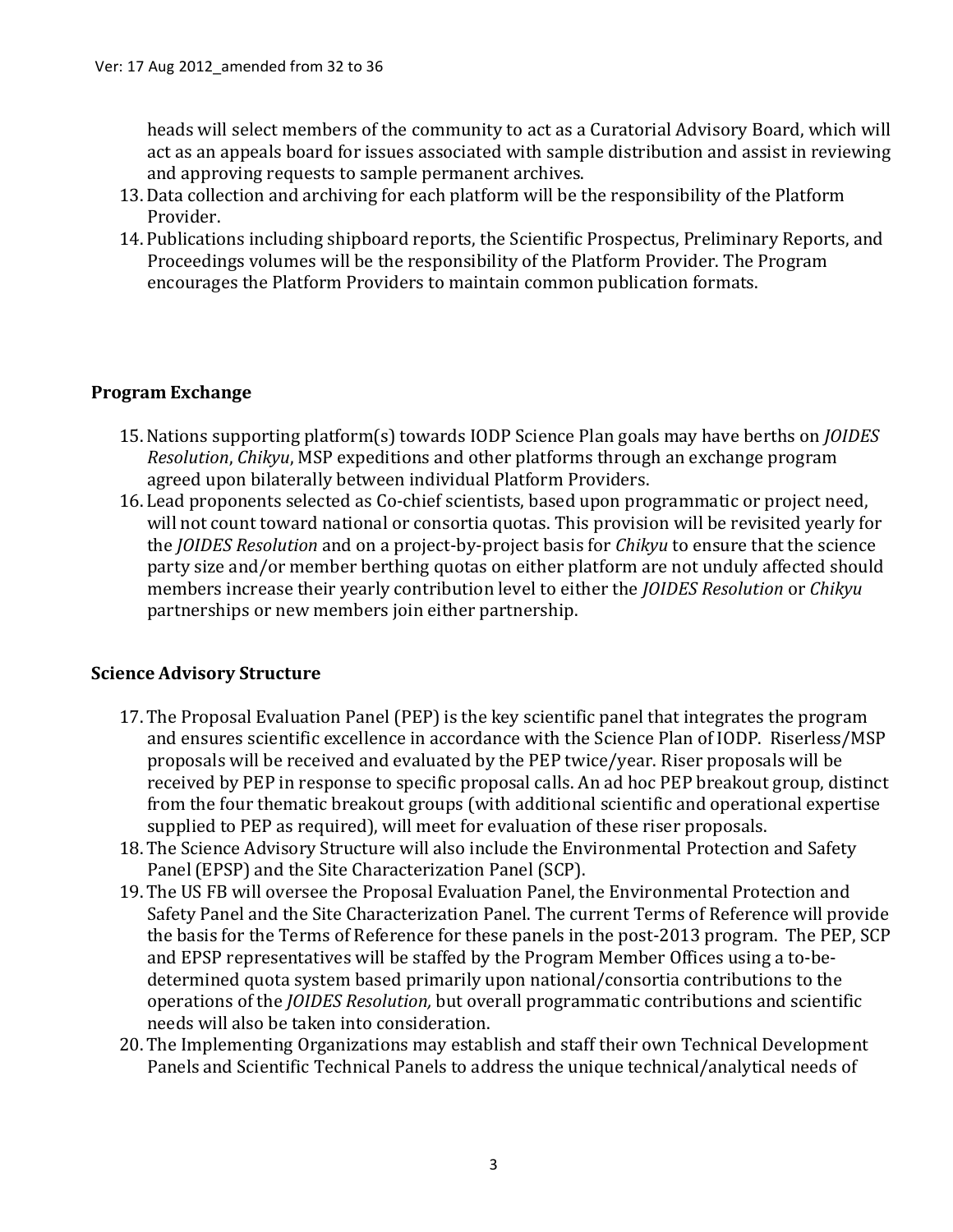each platform. The Implementing Organizations are encouraged to exchange ideas and ensure best practices.

21. The Support Office identified in Item 2 will receive proposals for all platforms. Proposals will be forwarded to the Science Advisory Structure Panels, the Project Partnership Office identified in Item 4 (for the case of riser proposals), and to the Implementing Organizations for review of science and logistical support requirements.

## **JOIDES Resolution Planning and Project Architecture and Financial Contribution**

- 22. Member contributions will be used to offset costs associated with operating the *JOIDES Resolution* and Support Office activities.
- 23. *JOIDES Resolution* members will include any entity providing at least \$3.0M USD/annum towards operation of the *JOIDES Resolution* and Support Office activities. This contribution provides representation on all SAS panels and two berths/expedition on the *JOIDES Resolution*.
- 24.Associate Members will include any entity that provides contributions of at least \$1M USD/annum for the operation of the *JOIDES Resolution* and Support Office activities. Levels of representation on SAS panels and berths on the *JOIDES Resolution* will be scaled accordingly.
- 25. Participants wishing to make a contribution of less than \$1M USD/annum may join via a consortium.
- 26. Participation levels for members and associate members on the *JOIDES Resolution* and SAS panels will be defined in the Annex to the Memorandum of Understanding (MoU) for each partner. Additional berths will be offered to Platform Providers through an exchange mechanism.
- 27. Co-funded projects will require a flexible approach to staffing.

#### **ECORD MSP Planning and Project Architecture and Financial Contributions**

- 28. ECORD will be responsible for funding and implementing Mission Specific Platform operations. In addition to its own funding, ECORD will encourage and help proponents to seek additional funding sources on a project basis, with the aim of offering more opportunities. Possible additional funding may come, *inter alia*, from the European Commission, partnership with industry, and specific funding at the national level.
- 29. ECORD will sign a Memorandum of Understanding with NSF that includes access to the *JOIDES Resolution* for ECORD scientists and in reciprocity access to MSPs for US scientists and scientists from *JOIDES Resolution* Members and Associate Members. Participation levels are to be defined in the Annex to the MoU signed between ECORD and the NSF. Additional places may be offered through an exchange mechanism. Monitoring of the exchanged berths will be the responsibility of the PMOs, in coordination with the IOs.
- 30.Access to MSPs will be offered to Japanese and *Chikyu* partner scientists through an exchange mechanism between berths on MSPs and *Chikyu*. Participation levels are to be defined in an Agreement document signed between ECORD and MEXT/JAMSTEC.
- 31. Co‐funded projects will require a flexible approach to staffing.